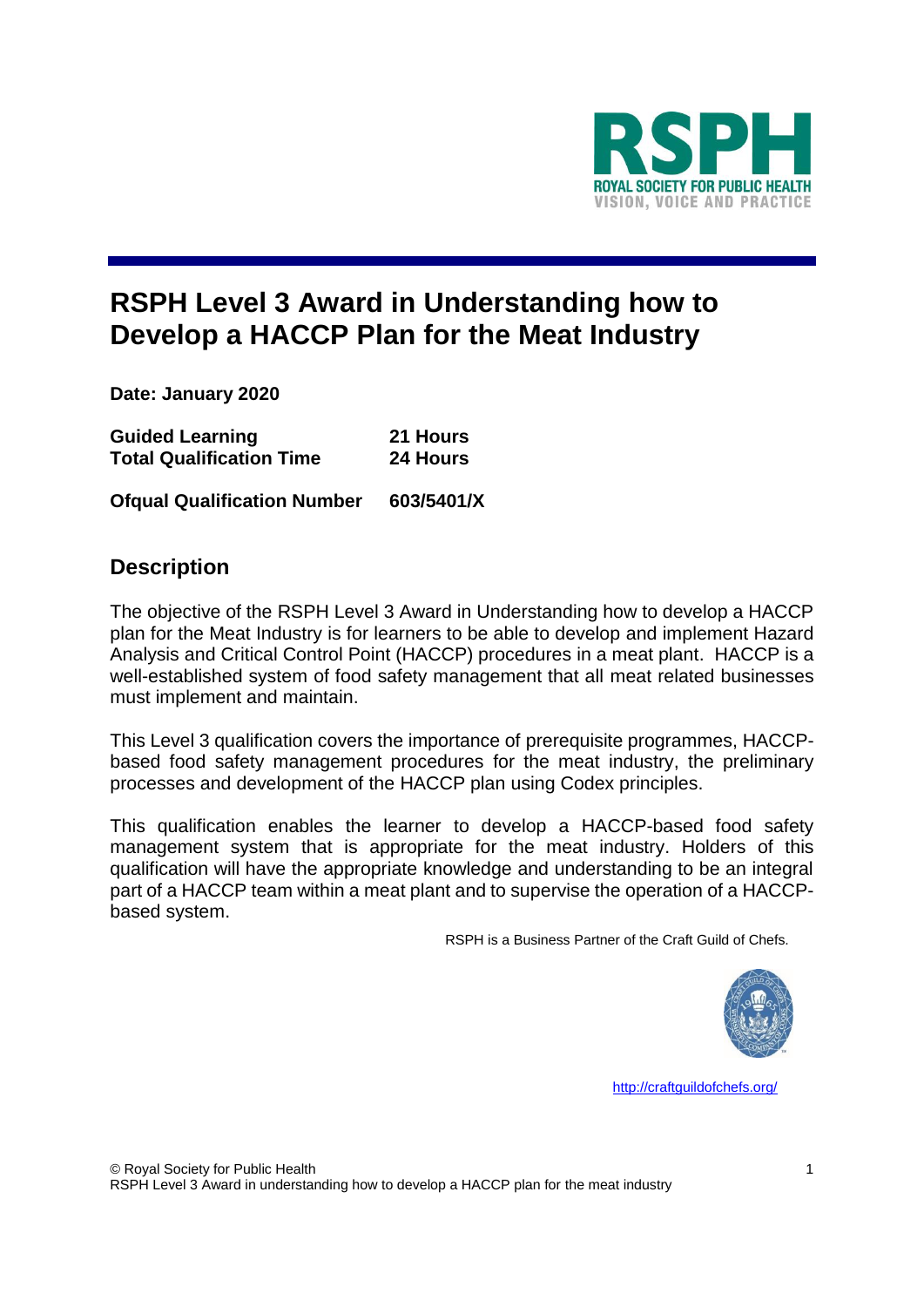### **Content:**

Growth Requirements of Bacteria

| <b>Summary of Outcomes</b><br>Content<br>Assessment and Grading                                                                                                                                                                                              | 3                |
|--------------------------------------------------------------------------------------------------------------------------------------------------------------------------------------------------------------------------------------------------------------|------------------|
| <b>Centre Guidance</b>                                                                                                                                                                                                                                       |                  |
| Recommended Reading<br><b>Recommended Prior Learning</b><br><b>Special Assessment Needs</b><br><b>National Occupational Standards</b><br>Recommended Qualifications and Experience of Tutors<br><b>Progression Opportunities</b><br><b>Other Information</b> | 8<br>8<br>8<br>9 |
| <b>Appendix</b>                                                                                                                                                                                                                                              |                  |
| <b>CODEX Decision Tree</b><br>Growth Requirements of Bacteria                                                                                                                                                                                                | 10<br>11         |

**Page**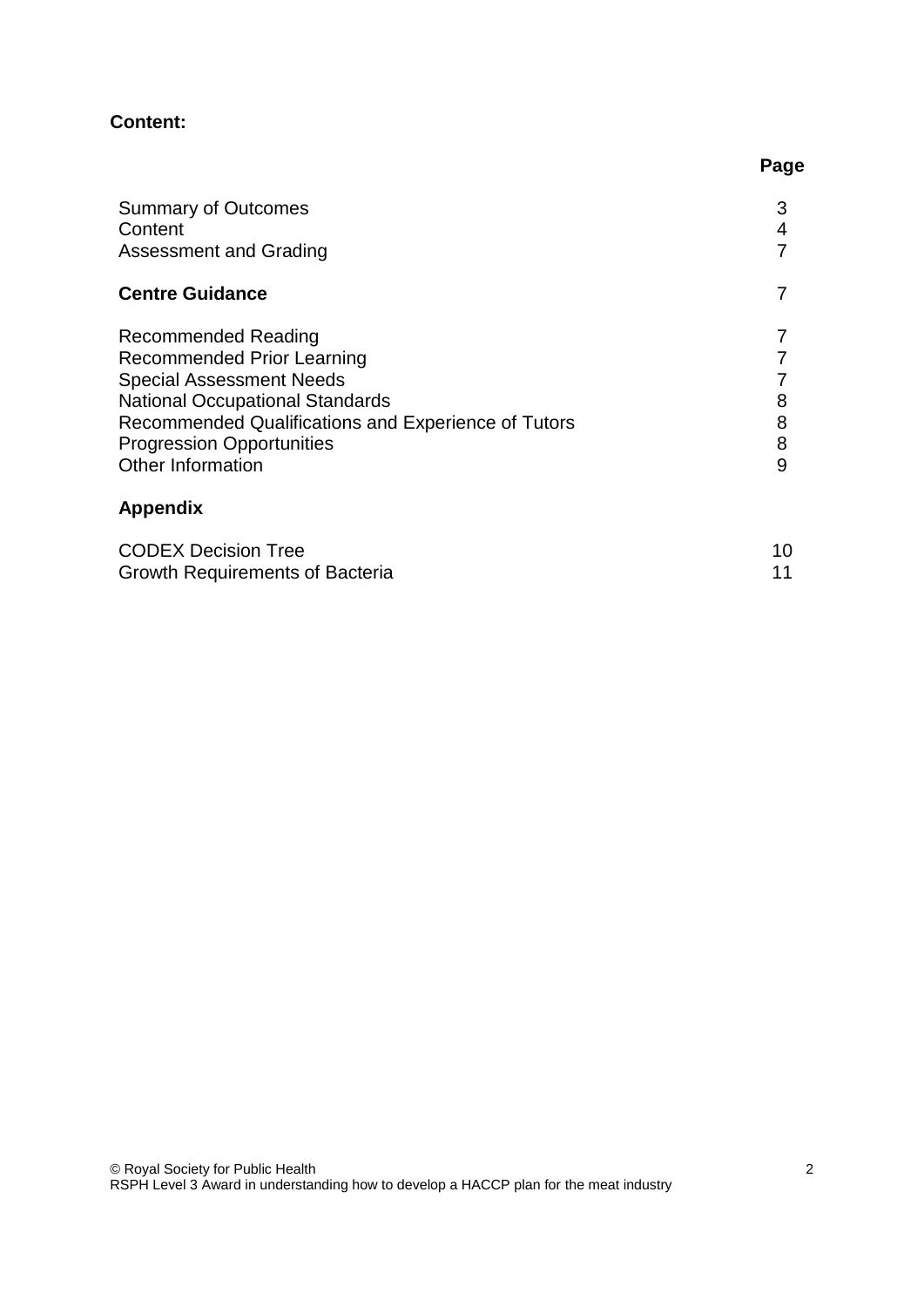# **Unit: Application of HACCP Principles for the Meat Industry**

Guided Learning: 21 hours Total Unit Time: 24 hours Unit Level: 3 Unit reference number: A/617/9085

### **Summary of Outcomes:**

#### **To achieve this qualification, a candidate must:**

- 1. **Understand the requirements for HACCP for the meat industry,** *with reference to the:*
- 1.1 Importance of HACCP based food safety management procedures in a meat establishment
- 1.2 Preliminary processes for HACCP for meat establishments
- 1.3 Role of the HACCP team member within a meat establishment
- 2. **Understand the practical application of HACCP principles in the meat industry,** *with reference to:*
- 2.1 How a HACCP plan for meat establishments is developed using the Codex principles
- 2.2 How HACCP plans are implemented, validated, verified, maintained and documented within meat establishments

Candidates successfully achieving this qualification will have factual, procedural and theoretical knowledge and understanding of HACCP in meat establishments to complete tasks that while well-defined, may be complex and non-routine. They will be able to interpret and evaluate relevant information and ideas, be aware of the nature of HACCP and of different perspectives or approaches within a food safety management system.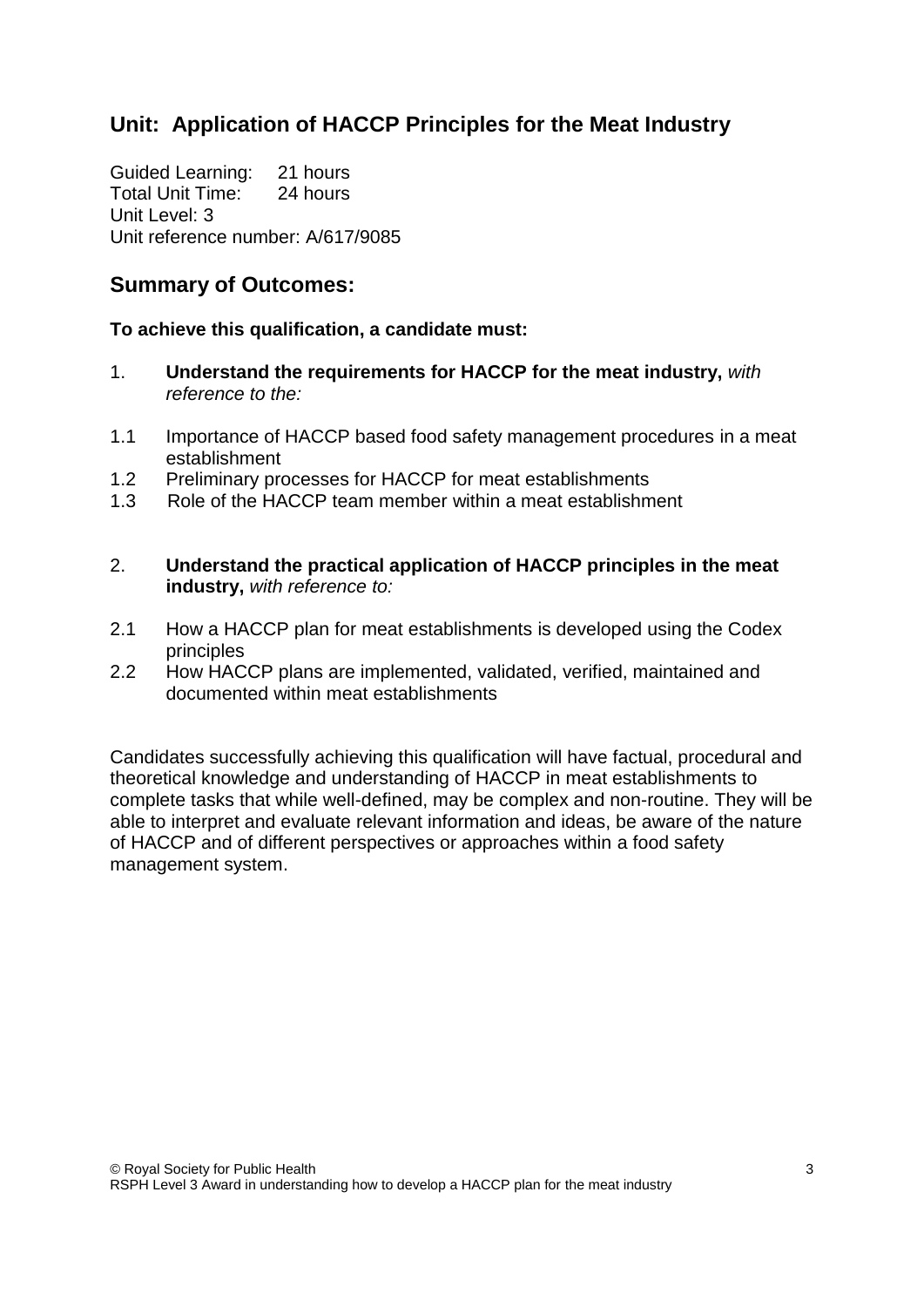# **Content:**

#### 1. **Understand the requirements for HACCP for the meat industry**

- 1.1 *Importance of HACCP:* The importance of HACCP is due to the need for HACCP based Food Safety Management Procedures for the meat industry and legislative requirements.
- *1.1.1 Need for HACCP based food safety management procedures in a meat establishment:* Role of HACCP based food safety management procedures in ensuring meat establishments produce safe meat and meat products, definitions of food safety, food safety management and food safety management procedures; effect and consequences of poor food hygiene and safety in a meat establishment; effect on consumer confidence.
- 1.1.2 *The HACCP approach to food safety management in a meat establishment:* HACCP described as a proactive, preventative food safety management system; overview of HACCP; the seven HACCP principles; HACCP terminology; definition of HACCP terms as stated in *Codex Alimentarius*; importance of pre-requisite programmes in meat establishments, education and training; advantages and benefits of HACCP systems in a meat establishment.
- 1.1.3 *Legislation relating to HACCP:* Relationship of European legislation to UK food safety legislation; legal status of Acts of Parliament, Regulations; importance and main provisions of Regulation (EC) No 852/2004 on the hygiene of foodstuffs and Regulation (EC) 853/2004 on specific hygiene rules for food of animal origin; The Food Safety and Hygiene (England) Regulations 2013, The Food Hygiene (Scotland) Regulations 2006, The Food Hygiene (Wales) Regulations 2006 and the Food Hygiene Regulations (Northern Ireland) 2006 or any superseding legislation; enforcement of legislation and consequences of non-compliance; relevance of Codes of Practice and Industry Guides produced by Government departments and the meat industry; the role of HACCP in a due diligence defence for a meat establishment.
- 1.2 *Preliminary processes for HACCP based food safety management procedures for meat establishments:* Preliminary processes include prerequisite programmes, description of the product and its intended use and development of the process flow diagram.
- *1.2.1 Prerequisites for effective HACCP systems in a meat establishment:* Management commitment, need for meat establishments to have effective prerequisite programmes (policies and procedures) in place prior to the development of a HACCP-based food safety management system; prerequisite programmes to include food chain information, livestock handling, resources and facilities, approval systems for suppliers, staff training, staff hygiene procedures, effective cleaning and disinfection procedures, pest management, waste management (including management of animal by-products), labelling, food chain information, traceability and recall procedures.

RSPH Level 3 Award in understanding how to develop a HACCP plan for the meat industry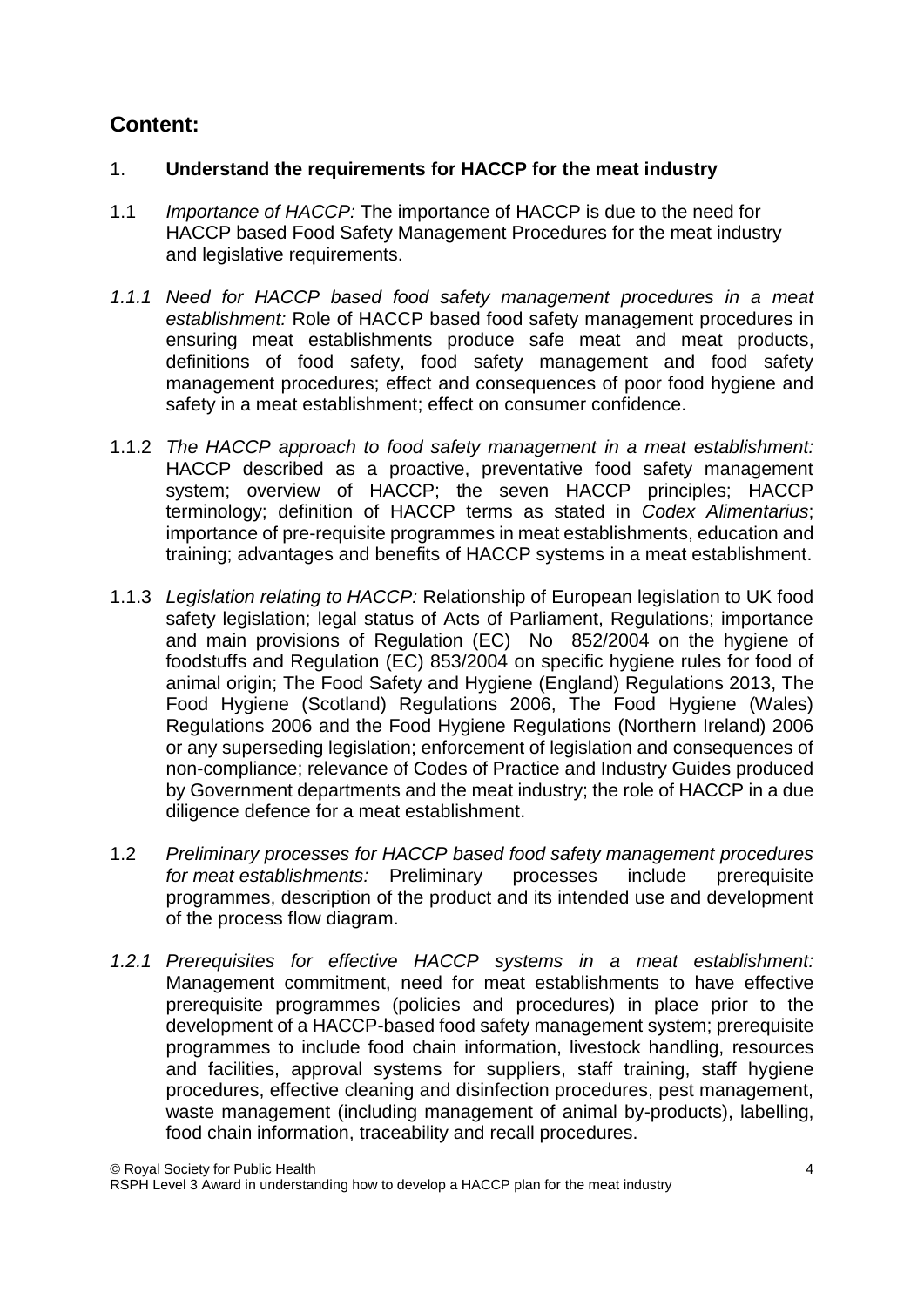- *1.2.2 The product and the intended use:* Description of the product and procedures in the meat establishment; consideration of raw materials; transport and receipt of raw materials; processing/treatment; storage of ingredients, fresh meat, offal, minced meat, mechanically separated meat, meat preparations and meat products, intermediate and final products; packaging; distribution; identification of at-risk groups.
- 1.2.3 *Process flow diagrams:* Purpose and use of flow diagrams; correlation to scope of study; all steps in the specified operation; confirmation of the flow diagram.
- 1.3 *The HACCP team:* Benefits of a team approach in a meat establishment; multidisciplinary and inter hierarchical with appropriate knowledge, competence and expertise; responsibilities of the team such as defining the scope of the study, developing and maintaining the HACCP plan.

#### 2. **Understand the practical application of HACCP principles in the meat industry**

- 2.1 *Development of the HACCP plan for meat establishments:* Procedures include hazards and controls, critical control points, critical limits, monitoring procedures within the meat establishment and corrective actions.
- *2.1.1 Hazards and controls:* Biological, chemical, allergenic and physical hazards; examples of each type of hazard; hazards associated with purchase of raw materials, delivery of raw materials, storage, handling, preparation, processing, cooling, post-processing treatments, packaging of finished product, transport of finished product; correct description of hazards to include manifestation and source/cause; determination of significant hazards based on likelihood and severity; availability of support, information and advice for hazard identification; validation of information and advice obtained; control measures; possible controls for hazards associated with purchase of raw materials, delivery of raw materials, storage, handling, preparation, processing, cooling, post-processing treatments, packaging of finished product, transport of finished product.
- *2.1.2 Critical control points:* Definition of critical control points, identification of critical control points in the meat establishment; use of decision trees.
- *2.1.3 Critical limits:* Measurement of parameters such as temperature, time, pH, water activity, concentration (eg of preservatives and additives); target levels and their benefits; relationship of critical limits to food safety; sources of information for critical limits; availability of support, information and advice for establishing critical limits; validation of information and advice obtained.
- *2.1.4 Monitoring procedures at critical control points:* Purpose of monitoring within a meat establishment; continuous and batch monitoring; frequency of monitoring; calibration and testing of monitoring equipment; responsible personnel;

RSPH Level 3 Award in understanding how to develop a HACCP plan for the meat industry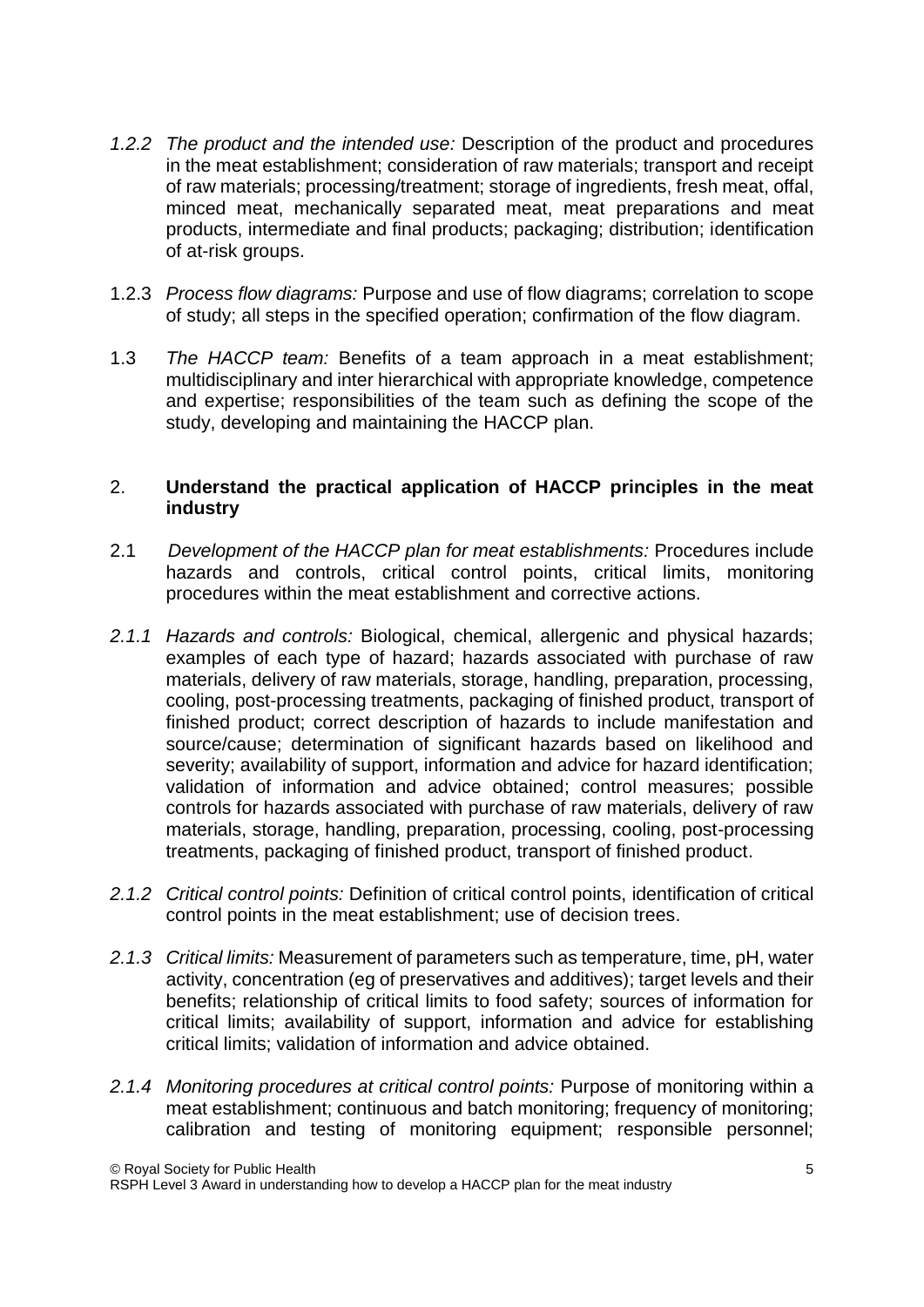monitoring procedures for different critical limits; importance of accurately recording parameter values when monitoring; supervision of personnel; verification of meat establishment monitoring procedures.

- *2.1.5 Corrective actions:* Development of corrective actions for each CCP if critical limits not met (deviation), or if monitoring indicates a trend towards loss of control; assigning responsibility for implementing corrective actions; importance of restoring control; need for action plans for maintaining control; importance of monitoring after control restored; the need for review and verification of corrective actions; treatment of product produced during deviation; importance of record keeping and reporting procedures for the use of corrective actions at critical control points.
- 2.2 *How HACCP plans are implemented, validated, verified, maintained and documented within meat establishments:*
- *2.2.1 Implementation:* Need for staff training; barriers to the implementation of HACCP, development of written procedures for meat establishments.
- *2.2.2 Validation:* Validation of HACCP plans for meat establishments; information required for validation; need for independent experts; methods of validation.
- *2.2.3 Documentation and record keeping procedures:* Importance of documentation and record keeping; examples of HACCP records and documentation; retention of completed records.
- *2.2.4 Verification: V*erification of HACCP plans; importance of verification; elements in the HACCP system requiring verification; frequency of verification; methods of verification; role of audits and inspections; end-product testing; verification reports
- *2.2.5 Maintenance of HACCP:* Importance of review of meat establishment HACCP plans and systems; frequency of scheduled reviews, circumstances which would prompt a review.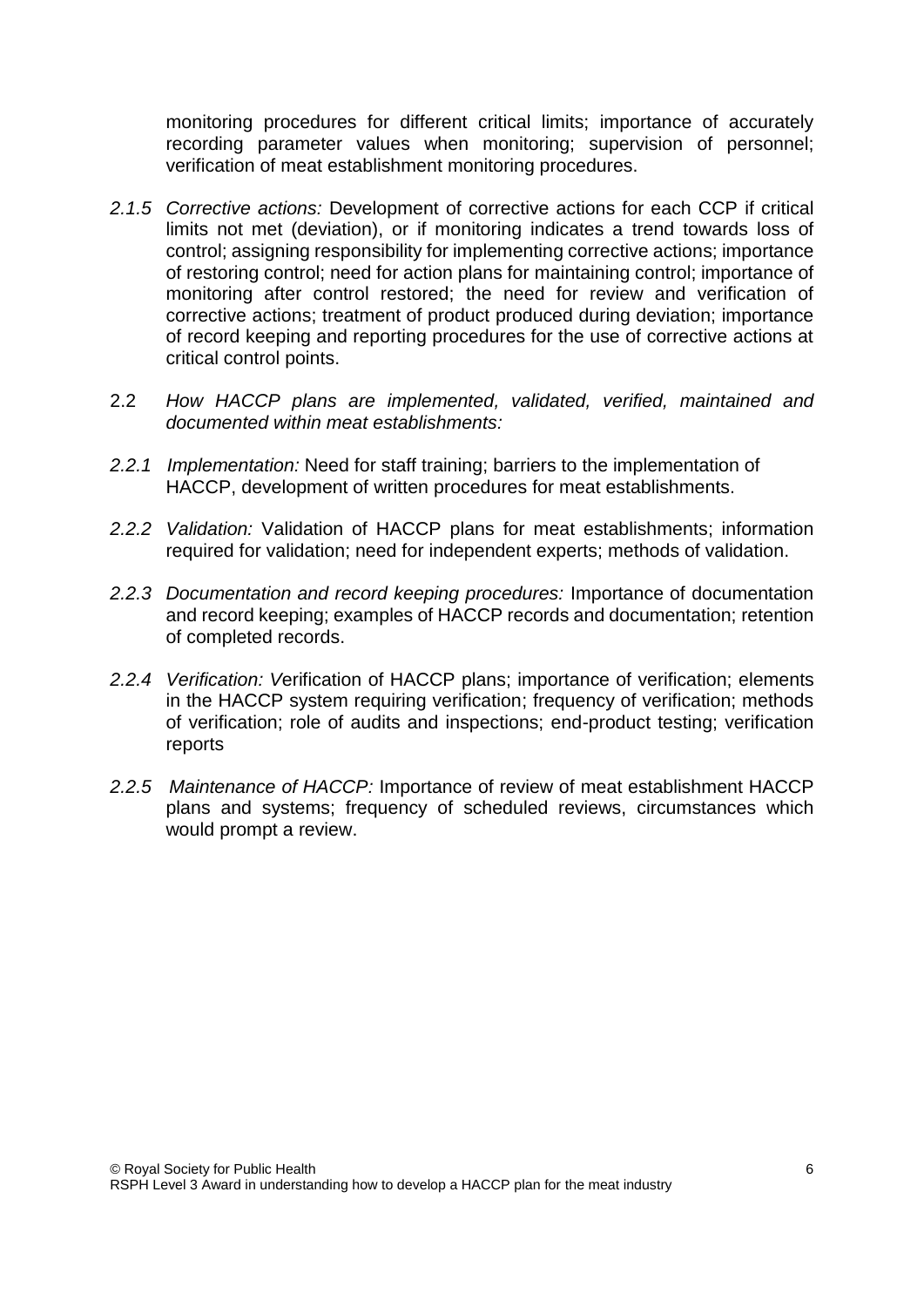## **Assessment and Grading**

The knowledge and understanding of the candidates is assessed by a one-hour multiple-choice examination consisting of 30 questions. The examination is split into two parts. Part 1 consists of 20 multiple-choice questions. Part 2 contains two scenarios, there are five multiple-choice questions for each of the scenarios.

The qualification is graded as *Pass, Distinction* or *Fail.*

Candidates who are graded as *Not Achieved* will have achieved a score of less than 20/30 and will not receive a certificate.

In order to be awarded a *Pass* grade, candidates must achieve a mark of 20/30 or greater.

In order to be awarded a *Distinction* grade, candidates must achieve a mark of 26/30 or greater.

Strong performance in some areas of the qualification content may compensate for poorer performance in other areas.

The examinations are provided by RSPH.

### **Centre Guidance**

#### **Recommended Reading:**

*Codex Alimentarius:* Food Hygiene (Basic Texts) Fourth Edition – Recommended International Code of Practice General Principles of Food Hygiene CAC/RCP 1-1969 Revision 2003 Gaze, R. 2015. HACCP: A Practical Guide (5<sup>th</sup> Edition), Campden BRI Wallace, C.A. 2018 Intermediate HACCP (6<sup>th</sup> Edition), Highfield

#### **Recommended Prior Learning:**

The possession of a Level 2 qualification in HACCP, such as those offered by RSPH would be advantageous but is not essential. It is recommended that candidates have knowledge of food hygiene and safety equivalent to that contained in the RSPH *Level 3 Award in Supervising Food Safety and Hygiene.*

#### **Special Assessment Needs:**

Centres that have candidates with special assessment needs should consult The Society's Reasonable Adjustments and Special Consideration Policy*;* this is available from The Society and The Society's web site [\(www.rsph.org.uk\)](http://www.rsph.org.uk/).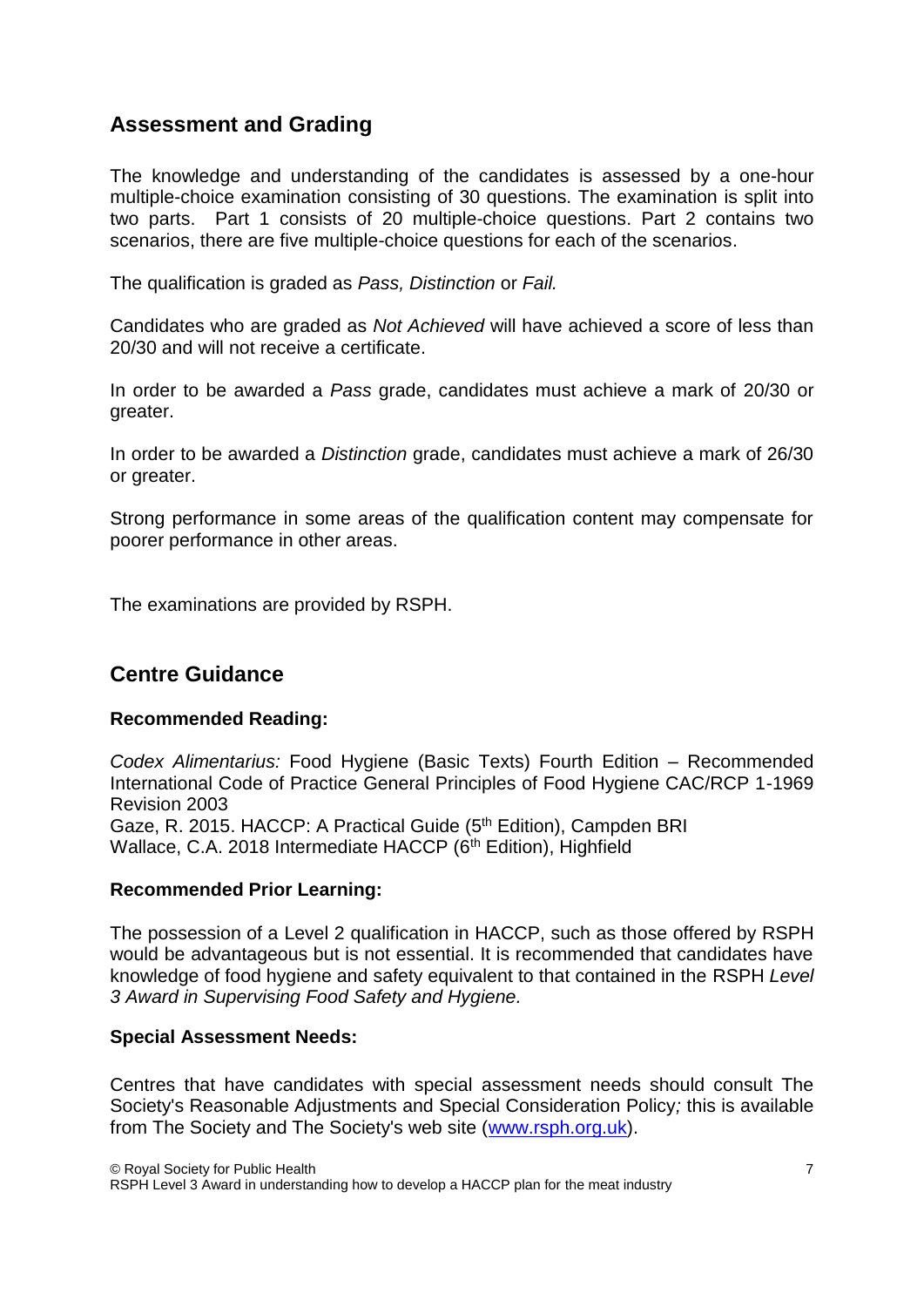#### **National Occupational Standards:**

This qualification is mapped to the following National Occupational Standards:

| IMPFS130K   | Understand how to analyse and control food safety hazards and<br>risks in food and drink operations |
|-------------|-----------------------------------------------------------------------------------------------------|
| IMPFS124K   | Understand how to manage food safety in food and drink<br>operations                                |
| IMPFS122Kv1 | Understand analysis and control of food safety hazards and risks<br>in manufacture                  |

### **Recommended Qualifications and Experience of Tutors:**

RSPH would expect that tutors have teaching/training experience and a qualification in a relevant subject area, but recognises that experienced teachers/trainers can often compensate for a lack of initial subject knowledge, or experienced practitioners for a lack of teaching/training experience. It is, however, recommended that tutors have experience of implementing and maintaining HACCP systems and / or the audit of HACCP systems.

Suitable qualifications for the RSPH Level 3 Award in understanding how to develop a HACCP plan for the production of safe meat and meat products:

a) Degree, HNC/D or Dip. HE in: Food Science Food Technology Environmental Health Environmental Science **Microbiology** 

or one that contains elements of these subjects.

b) Level 4 HACCP qualification

#### **Progression Opportunities:**

Successful candidates can progress on to further qualifications, such as:

- RSPH Level 4 Award in Managing Food Safety & Hygiene
- RSPH Level 4 Award in Food Safety Management for Manufacturing
- RSPH Level 4 Award in Managing the HACCP System
- RSPH Level 4 Award in Managing the HACCP System for the Meat Industry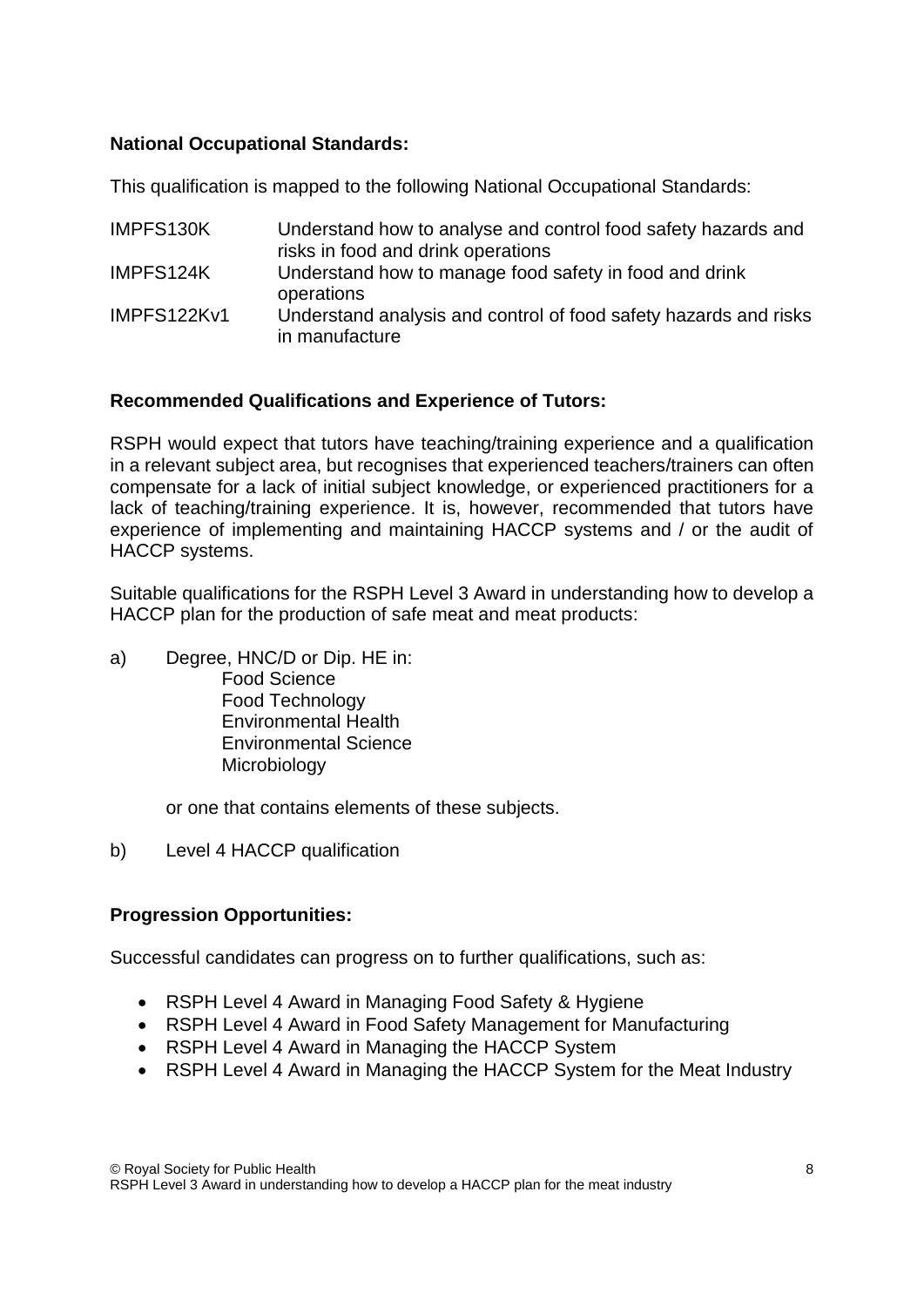#### **Other Information:**

All RSPH specifications are subject to review. Any changes to the assessment or learning outcomes will be notified to Centres in advance of their introduction. To check the currency of this version of the specification, please contact the Qualifications Department or consult the RSPH website.

Specimen assessment materials are available on the RSPH website.

Centres must be registered with RSPH.

Any enquiries about this qualification should be made to:

| The Qualifications Department,         | Tel: 020 7265 7300      |
|----------------------------------------|-------------------------|
| <b>Royal Society for Public Health</b> | Fax: 020 7265 7301      |
| John Snow House                        | Email: info@rsph.org.uk |
| 59 Mansell Street                      |                         |
| London E1 8AN                          | www.rsph.org.uk         |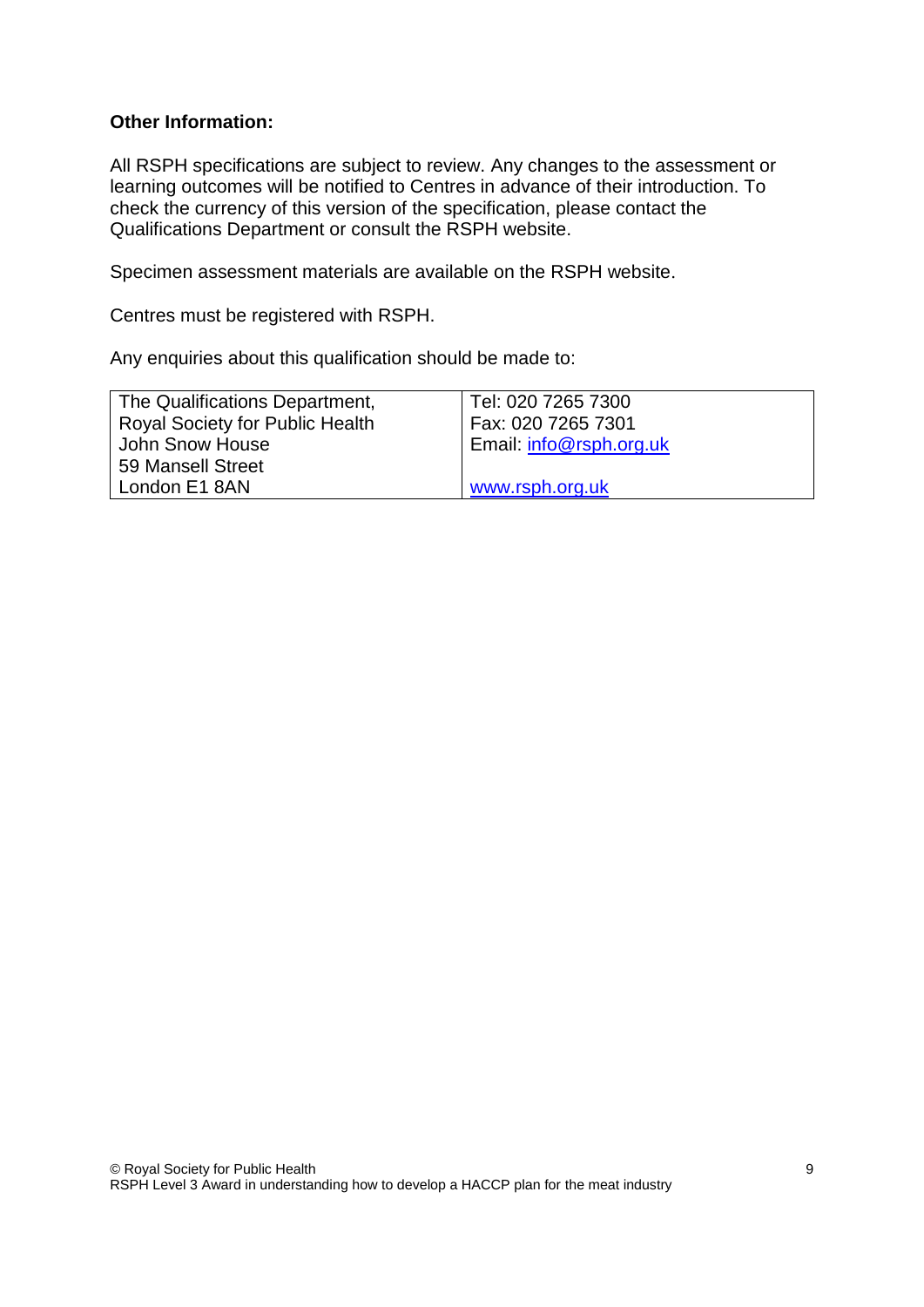#### **Appendix**



Example of a codex decision tree to identify CCPs

Proceed to the next identified hazard in the described process.

 $\star\star$ Acceptable and unacceptable levels need to be defined within the overall objectives in identifying the CCPs of HACCP plan.